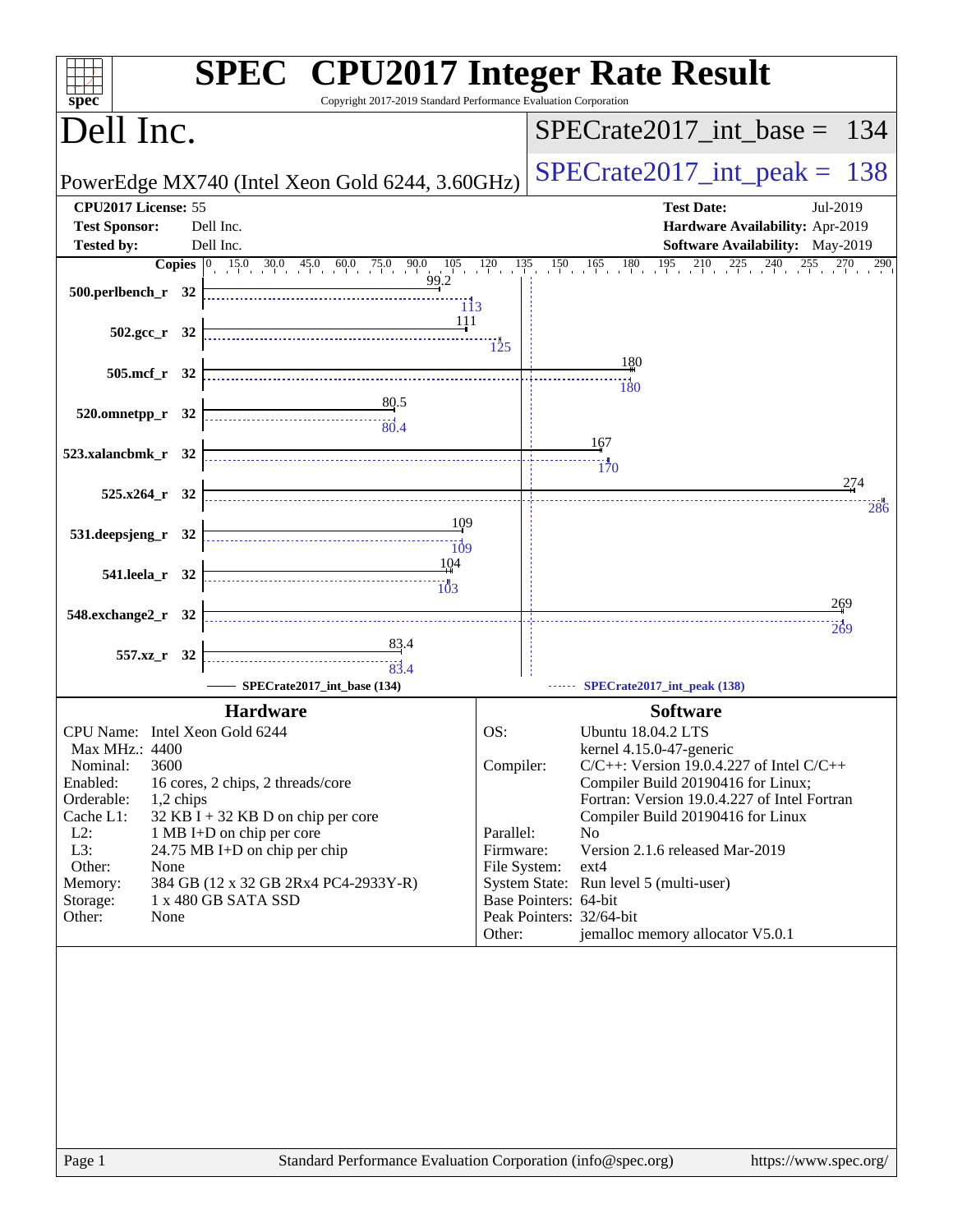|  |                                       | <b>SPEC CPU2017 Integer Rate Result</b> |  |
|--|---------------------------------------|-----------------------------------------|--|
|  |                                       |                                         |  |
|  | $\cdots$ and and $\cdots$ in $\cdots$ |                                         |  |

Copyright 2017-2019 Standard Performance Evaluation Corporation

# Dell Inc.

**[spec](http://www.spec.org/)**

### [SPECrate2017\\_int\\_base =](http://www.spec.org/auto/cpu2017/Docs/result-fields.html#SPECrate2017intbase) 134

PowerEdge MX740 (Intel Xeon Gold 6244, 3.60GHz)  $\left|$  [SPECrate2017\\_int\\_peak =](http://www.spec.org/auto/cpu2017/Docs/result-fields.html#SPECrate2017intpeak) 138

**[CPU2017 License:](http://www.spec.org/auto/cpu2017/Docs/result-fields.html#CPU2017License)** 55 **[Test Date:](http://www.spec.org/auto/cpu2017/Docs/result-fields.html#TestDate)** Jul-2019 **[Test Sponsor:](http://www.spec.org/auto/cpu2017/Docs/result-fields.html#TestSponsor)** Dell Inc. **[Hardware Availability:](http://www.spec.org/auto/cpu2017/Docs/result-fields.html#HardwareAvailability)** Apr-2019 **[Tested by:](http://www.spec.org/auto/cpu2017/Docs/result-fields.html#Testedby)** Dell Inc. **[Software Availability:](http://www.spec.org/auto/cpu2017/Docs/result-fields.html#SoftwareAvailability)** May-2019

### **[Results Table](http://www.spec.org/auto/cpu2017/Docs/result-fields.html#ResultsTable)**

|                           | <b>Base</b>   |                |       |                |       |                | <b>Peak</b> |               |                |              |                |              |                |              |
|---------------------------|---------------|----------------|-------|----------------|-------|----------------|-------------|---------------|----------------|--------------|----------------|--------------|----------------|--------------|
| <b>Benchmark</b>          | <b>Copies</b> | <b>Seconds</b> | Ratio | <b>Seconds</b> | Ratio | <b>Seconds</b> | Ratio       | <b>Copies</b> | <b>Seconds</b> | <b>Ratio</b> | <b>Seconds</b> | <b>Ratio</b> | <b>Seconds</b> | <b>Ratio</b> |
| 500.perlbench_r           | 32            | 513            | 99.2  | 513            | 99.2  | 512            | 99.5        | 32            | 452            | <b>113</b>   | 452            | 113          | 451            | 113          |
| $502.\text{gcc}_r$        | 32            | 411            | 110   | 409            | 111   | 409            | 111         | 32            | 364            | 125          | 362            | 125          | 362            | 125          |
| $505$ .mcf r              | 32            | 287            | 180   | 285            | 181   | 288            | 180         | 32            | 288            | 180          | 288            | <b>180</b>   | 288            | 180          |
| 520.omnetpp_r             | 32            | 521            | 80.6  | 521            | 80.5  | 523            | 80.3        | 32            | 522            | 80.4         | 522            | 80.4         | 521            | 80.6         |
| 523.xalancbmk r           | 32            | 202            | 167   | 202            | 168   | 202            | 167         | 32            | 198            | 171          | 199            | 170          | 198            | <b>170</b>   |
| 525.x264 r                | 32            | 204            | 274   | 206            | 272   | 205            | 274         | 32            | 196            | 286          | 196            | 286          | 196            | 286          |
| 531.deepsjeng_r           | 32            | 337            | 109   | 336            | 109   | 337            | 109         | 32            | 337            | 109          | 337            | <b>109</b>   | 337            | 109          |
| 541.leela r               | 32            | 506            | 105   | 518            | 102   | 510            | 104         | 32            | 517            | 103          | 515            | 103          | 512            | 104          |
| 548.exchange2 r           | 32            | 312            | 268   | 312            | 269   | 312            | 269         | 32            | 312            | 269          | 312            | 269          | 312            | 269          |
| 557.xz r                  | 32            | 415            | 83.3  | 415            | 83.4  | 414            | 83.4        | 32            | 415            | 83.4         | 415            | 83.4         | 414            | 83.5         |
| $SPECrate2017$ int base = |               |                | 134   |                |       |                |             |               |                |              |                |              |                |              |

**[SPECrate2017\\_int\\_peak =](http://www.spec.org/auto/cpu2017/Docs/result-fields.html#SPECrate2017intpeak) 138**

Results appear in the [order in which they were run.](http://www.spec.org/auto/cpu2017/Docs/result-fields.html#RunOrder) Bold underlined text [indicates a median measurement.](http://www.spec.org/auto/cpu2017/Docs/result-fields.html#Median)

### **[Submit Notes](http://www.spec.org/auto/cpu2017/Docs/result-fields.html#SubmitNotes)**

 The numactl mechanism was used to bind copies to processors. The config file option 'submit' was used to generate numactl commands to bind each copy to a specific processor. For details, please see the config file.

### **[Operating System Notes](http://www.spec.org/auto/cpu2017/Docs/result-fields.html#OperatingSystemNotes)**

Stack size set to unlimited using "ulimit -s unlimited"

### **[General Notes](http://www.spec.org/auto/cpu2017/Docs/result-fields.html#GeneralNotes)**

Environment variables set by runcpu before the start of the run: LD\_LIBRARY\_PATH = "/home/cpu2017/lib/ia32:/home/cpu2017/lib/intel64:/home/cpu2017/je5.0.1-32:/home/cpu2017/je5.0.1-64" Binaries compiled on a system with 1x Intel Core i9-7900X CPU + 32GB RAM memory using Redhat Enterprise Linux 7.5 NA: The test sponsor attests, as of date of publication, that CVE-2017-5754 (Meltdown) is mitigated in the system as tested and documented. Yes: The test sponsor attests, as of date of publication, that CVE-2017-5753 (Spectre variant 1) is mitigated in the system as tested and documented. Yes: The test sponsor attests, as of date of publication, that CVE-2017-5715 (Spectre variant 2) is mitigated in the system as tested and documented. Transparent Huge Pages enabled by default Prior to runcpu invocation Filesystem page cache synced and cleared with: sync; echo 3> /proc/sys/vm/drop\_caches runcpu command invoked through numactl i.e.: numactl --interleave=all runcpu <etc>

**(Continued on next page)**

| Page 2 | Standard Performance Evaluation Corporation (info@spec.org) | https://www.spec.org/ |
|--------|-------------------------------------------------------------|-----------------------|
|--------|-------------------------------------------------------------|-----------------------|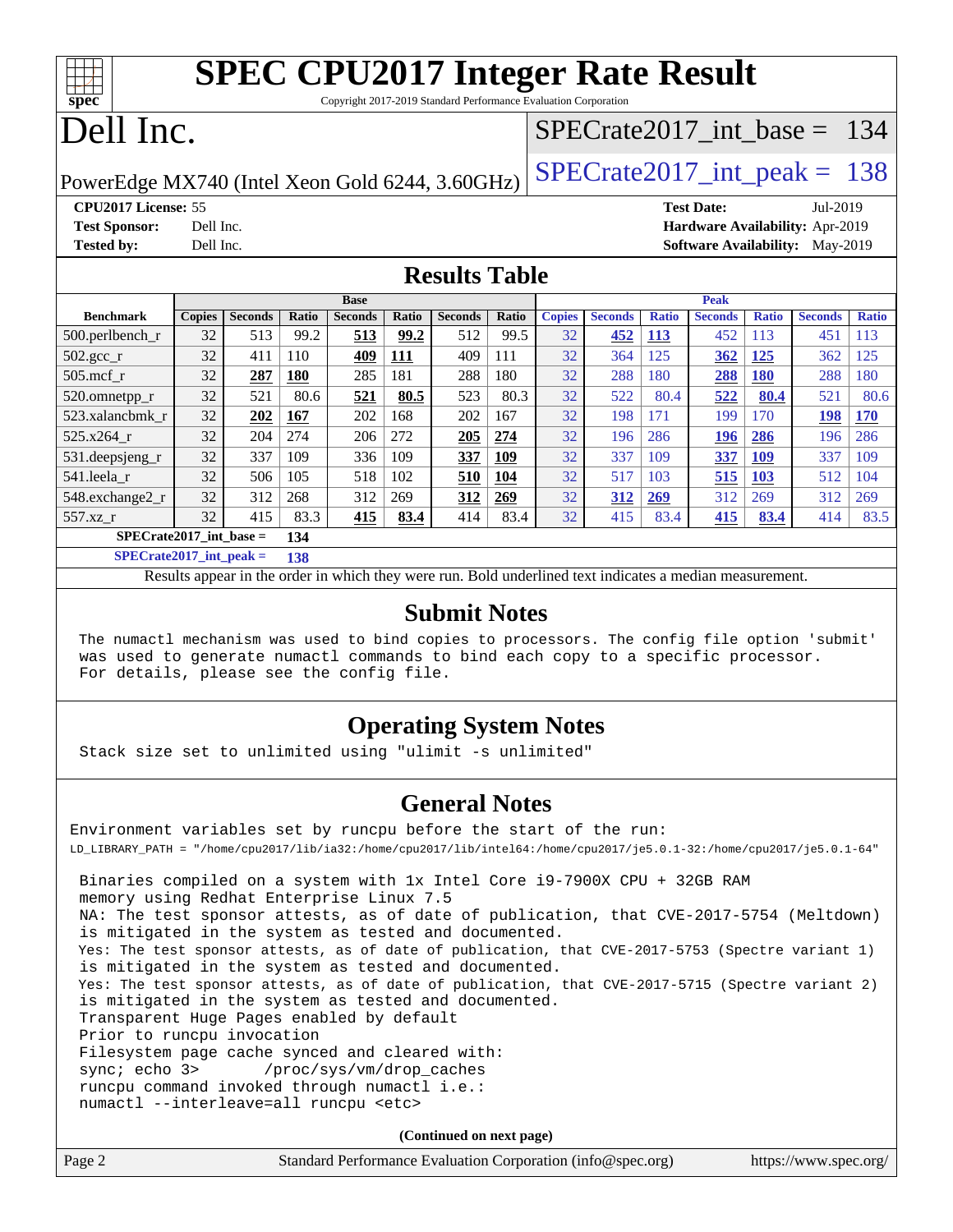| <b>SPEC CPU2017 Integer Rate Result</b><br>spec<br>Copyright 2017-2019 Standard Performance Evaluation Corporation                                              |                                        |
|-----------------------------------------------------------------------------------------------------------------------------------------------------------------|----------------------------------------|
| Dell Inc.                                                                                                                                                       | $SPECrate2017\_int\_base = 134$        |
| PowerEdge MX740 (Intel Xeon Gold 6244, 3.60GHz)                                                                                                                 | $SPECrate2017\_int\_peak = 138$        |
| CPU2017 License: 55                                                                                                                                             | <b>Test Date:</b><br>Jul-2019          |
| <b>Test Sponsor:</b><br>Dell Inc.                                                                                                                               | Hardware Availability: Apr-2019        |
| <b>Tested by:</b><br>Dell Inc.                                                                                                                                  | <b>Software Availability:</b> May-2019 |
| <b>General Notes (Continued)</b>                                                                                                                                |                                        |
| jemalloc, a general purpose malloc implementation                                                                                                               |                                        |
| built with the RedHat Enterprise 7.5, and the system compiler gcc 4.8.5<br>sources available from jemalloc.net or https://github.com/jemalloc/jemalloc/releases |                                        |
| <b>Platform Notes</b>                                                                                                                                           |                                        |
| BIOS settings:                                                                                                                                                  |                                        |
| ADDDC setting disabled                                                                                                                                          |                                        |
| Sub NUMA Cluster enabled                                                                                                                                        |                                        |
| Virtualization Technology disabled                                                                                                                              |                                        |
| System Profile set to Custom<br>CPU Performance set to Maximum Performance                                                                                      |                                        |
| C States set to Autonomous                                                                                                                                      |                                        |
| C1E disabled                                                                                                                                                    |                                        |
| Uncore Frequency set to Dynamic<br>Energy Efficiency Policy set to Performance                                                                                  |                                        |
| Memory Patrol Scrub disabled                                                                                                                                    |                                        |
| Logical Processor enabled                                                                                                                                       |                                        |
| CPU Interconnect Bus Link Power Management disabled<br>PCI ASPM L1 Link Power Management disabled                                                               |                                        |
| Sysinfo program /home/cpu2017/bin/sysinfo                                                                                                                       |                                        |
| Rev: r5974 of 2018-05-19 9bcde8f2999c33d61f64985e45859ea9                                                                                                       |                                        |
| running on intel-sut Tue Jul 2 18:31:27 2019                                                                                                                    |                                        |
| SUT (System Under Test) info as seen by some common utilities.                                                                                                  |                                        |
| For more information on this section, see                                                                                                                       |                                        |
| https://www.spec.org/cpu2017/Docs/config.html#sysinfo                                                                                                           |                                        |
| From /proc/cpuinfo                                                                                                                                              |                                        |
| model name : Intel(R) Xeon(R) Gold 6244 CPU @ 3.60GHz                                                                                                           |                                        |
| "physical id"s (chips)                                                                                                                                          |                                        |
| 32 "processors"                                                                                                                                                 |                                        |
| cores, siblings (Caution: counting these is hw and system dependent. The following<br>excerpts from /proc/cpuinfo might not be reliable. Use with caution.)     |                                        |
| cpu cores : 8                                                                                                                                                   |                                        |
| siblings : 16                                                                                                                                                   |                                        |
| physical 0: cores 2 3 4 9 17 18 25 27<br>physical 1: cores 2 3 4 9 17 18 25 27                                                                                  |                                        |
|                                                                                                                                                                 |                                        |
| From 1scpu:                                                                                                                                                     |                                        |
| Architecture:<br>x86 64<br>$CPU op-mode(s):$<br>$32$ -bit, $64$ -bit                                                                                            |                                        |
| Byte Order:<br>Little Endian                                                                                                                                    |                                        |
| CPU(s):<br>32                                                                                                                                                   |                                        |
| On-line CPU(s) list: $0-31$                                                                                                                                     |                                        |
| Thread(s) per core:<br>2                                                                                                                                        |                                        |
| (Continued on next page)                                                                                                                                        |                                        |
| Page 3<br>Standard Performance Evaluation Corporation (info@spec.org)                                                                                           | https://www.spec.org/                  |
|                                                                                                                                                                 |                                        |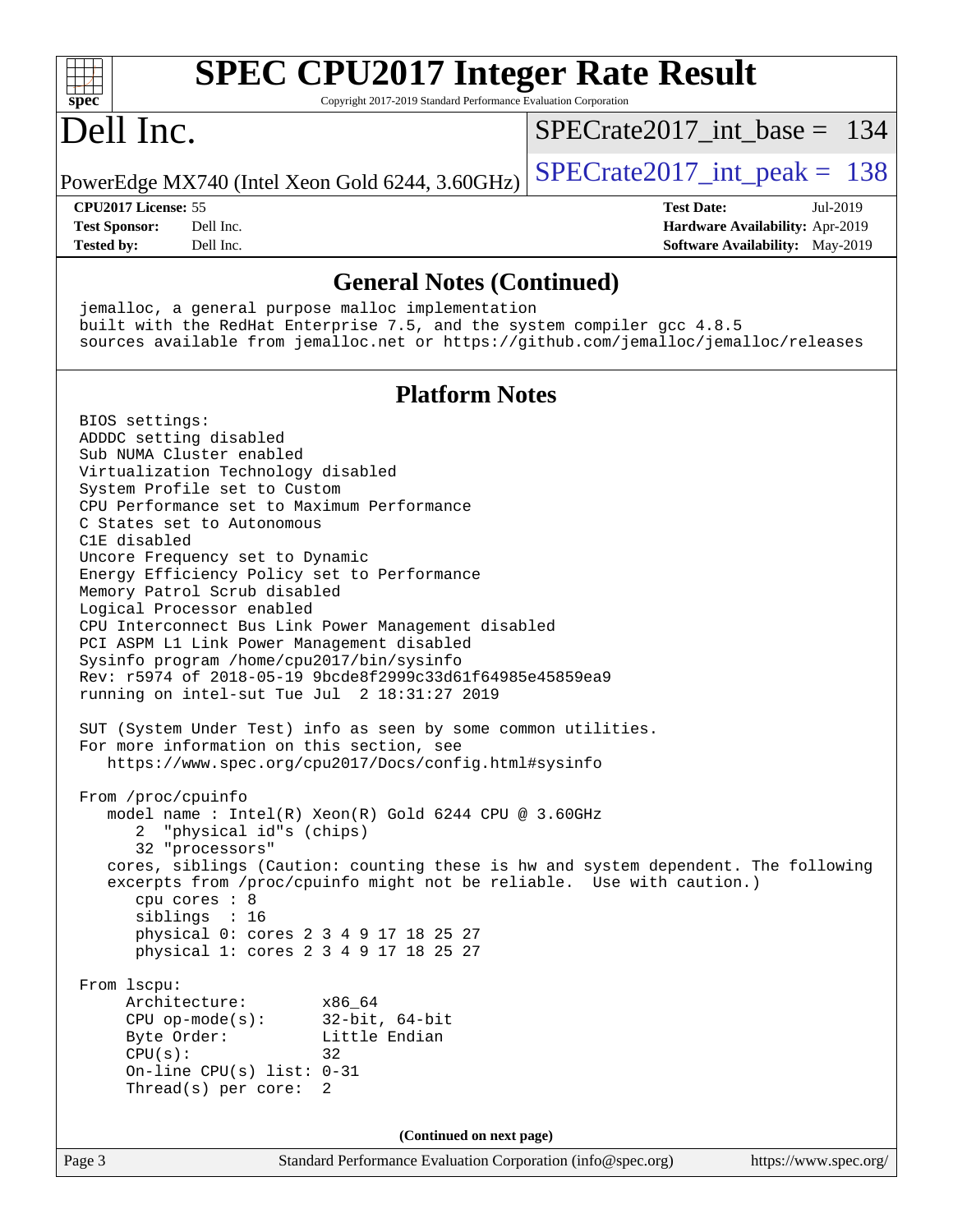| S<br>æ<br>n<br>Ċ. |  |  |  |  |  |
|-------------------|--|--|--|--|--|

Copyright 2017-2019 Standard Performance Evaluation Corporation

# Dell Inc.

[SPECrate2017\\_int\\_base =](http://www.spec.org/auto/cpu2017/Docs/result-fields.html#SPECrate2017intbase) 134

PowerEdge MX740 (Intel Xeon Gold 6244, 3.60GHz)  $\left|$  [SPECrate2017\\_int\\_peak =](http://www.spec.org/auto/cpu2017/Docs/result-fields.html#SPECrate2017intpeak) 138

**[CPU2017 License:](http://www.spec.org/auto/cpu2017/Docs/result-fields.html#CPU2017License)** 55 **[Test Date:](http://www.spec.org/auto/cpu2017/Docs/result-fields.html#TestDate)** Jul-2019

**[Test Sponsor:](http://www.spec.org/auto/cpu2017/Docs/result-fields.html#TestSponsor)** Dell Inc. **[Hardware Availability:](http://www.spec.org/auto/cpu2017/Docs/result-fields.html#HardwareAvailability)** Apr-2019 **[Tested by:](http://www.spec.org/auto/cpu2017/Docs/result-fields.html#Testedby)** Dell Inc. Dell Inc. **[Software Availability:](http://www.spec.org/auto/cpu2017/Docs/result-fields.html#SoftwareAvailability)** May-2019

### **[Platform Notes \(Continued\)](http://www.spec.org/auto/cpu2017/Docs/result-fields.html#PlatformNotes)**

| $Core(s)$ per socket:                                      | 8                                                                                                                                     |  |  |  |  |  |
|------------------------------------------------------------|---------------------------------------------------------------------------------------------------------------------------------------|--|--|--|--|--|
| Socket(s):                                                 | 2                                                                                                                                     |  |  |  |  |  |
| NUMA $node(s):$                                            | $\overline{4}$                                                                                                                        |  |  |  |  |  |
| Vendor ID:                                                 | GenuineIntel                                                                                                                          |  |  |  |  |  |
| CPU family:                                                | 6                                                                                                                                     |  |  |  |  |  |
| Model:<br>Model name:                                      | 85                                                                                                                                    |  |  |  |  |  |
| Stepping:                                                  | $Intel(R) Xeon(R) Gold 6244 CPU @ 3.60GHz$<br>6                                                                                       |  |  |  |  |  |
| CPU MHz:                                                   | 4349.430                                                                                                                              |  |  |  |  |  |
| BogoMIPS:                                                  | 7200.00                                                                                                                               |  |  |  |  |  |
| Virtualization:                                            | $VT - x$                                                                                                                              |  |  |  |  |  |
| L1d cache:                                                 | 32K                                                                                                                                   |  |  |  |  |  |
| Lli cache:                                                 | 32K                                                                                                                                   |  |  |  |  |  |
| $L2$ cache:                                                | 1024K                                                                                                                                 |  |  |  |  |  |
| L3 cache:                                                  | 25344K                                                                                                                                |  |  |  |  |  |
| NUMA node0 CPU(s):                                         | 0, 6, 8, 12, 16, 22, 24, 28                                                                                                           |  |  |  |  |  |
| NUMA $node1$ $CPU(s):$                                     | 1,7,9,13,17,23,25,29                                                                                                                  |  |  |  |  |  |
| NUMA $node2$ $CPU(s):$                                     | 2, 4, 10, 14, 18, 20, 26, 30                                                                                                          |  |  |  |  |  |
| NUMA $node3$ CPU $(s)$ :                                   | 3, 5, 11, 15, 19, 21, 27, 31                                                                                                          |  |  |  |  |  |
| Flags:                                                     | fpu vme de pse tsc msr pae mce cx8 apic sep mtrr pge mca cmov                                                                         |  |  |  |  |  |
|                                                            | pat pse36 clflush dts acpi mmx fxsr sse sse2 ss ht tm pbe syscall nx pdpelgb rdtscp                                                   |  |  |  |  |  |
|                                                            | lm constant_tsc art arch_perfmon pebs bts rep_good nopl xtopology nonstop_tsc cpuid                                                   |  |  |  |  |  |
|                                                            | aperfmperf pni pclmulqdq dtes64 monitor ds_cpl vmx smx est tm2 ssse3 sdbg fma cx16                                                    |  |  |  |  |  |
|                                                            | xtpr pdcm pcid dca sse4_1 sse4_2 x2apic movbe popcnt aes xsave avx f16c rdrand                                                        |  |  |  |  |  |
|                                                            | lahf_lm abm 3dnowprefetch cpuid_fault epb cat_13 cdp_13 invpcid_single ssbd mba ibrs                                                  |  |  |  |  |  |
|                                                            | ibpb stibp ibrs_enhanced tpr_shadow vnmi flexpriority ept vpid fsgsbase tsc_adjust                                                    |  |  |  |  |  |
|                                                            | bmil hle avx2 smep bmi2 erms invpcid rtm cqm mpx rdt_a avx512f avx512dq rdseed adx                                                    |  |  |  |  |  |
|                                                            | smap clflushopt clwb intel_pt avx512cd avx512bw avx512vl xsaveopt xsavec xgetbvl                                                      |  |  |  |  |  |
|                                                            | xsaves cqm_llc cqm_occup_llc cqm_mbm_total cqm_mbm_local dtherm ida arat pln pts pku<br>ospke avx512_vnni flush_l1d arch_capabilities |  |  |  |  |  |
|                                                            |                                                                                                                                       |  |  |  |  |  |
| /proc/cpuinfo cache data                                   |                                                                                                                                       |  |  |  |  |  |
| cache size : $25344$ KB                                    |                                                                                                                                       |  |  |  |  |  |
|                                                            |                                                                                                                                       |  |  |  |  |  |
|                                                            | From numactl --hardware WARNING: a numactl 'node' might or might not correspond to a                                                  |  |  |  |  |  |
| physical chip.<br>$available: 4 nodes (0-3)$               |                                                                                                                                       |  |  |  |  |  |
|                                                            |                                                                                                                                       |  |  |  |  |  |
| node 0 cpus: 0 6 8 12 16 22 24 28<br>node 0 size: 95169 MB |                                                                                                                                       |  |  |  |  |  |
| node 0 free: 94957 MB                                      |                                                                                                                                       |  |  |  |  |  |
| node 1 cpus: 1 7 9 13 17 23 25 29                          |                                                                                                                                       |  |  |  |  |  |
| node 1 size: 96745 MB                                      |                                                                                                                                       |  |  |  |  |  |
| node 1 free: 96557 MB                                      |                                                                                                                                       |  |  |  |  |  |
| node 2 cpus: 2 4 10 14 18 20 26 30                         |                                                                                                                                       |  |  |  |  |  |
| node 2 size: 96766 MB                                      |                                                                                                                                       |  |  |  |  |  |
| node 2 free: 96578 MB                                      |                                                                                                                                       |  |  |  |  |  |
| node 3 cpus: 3 5 11 15 19 21 27 31                         |                                                                                                                                       |  |  |  |  |  |
|                                                            |                                                                                                                                       |  |  |  |  |  |
| (Continued on next page)                                   |                                                                                                                                       |  |  |  |  |  |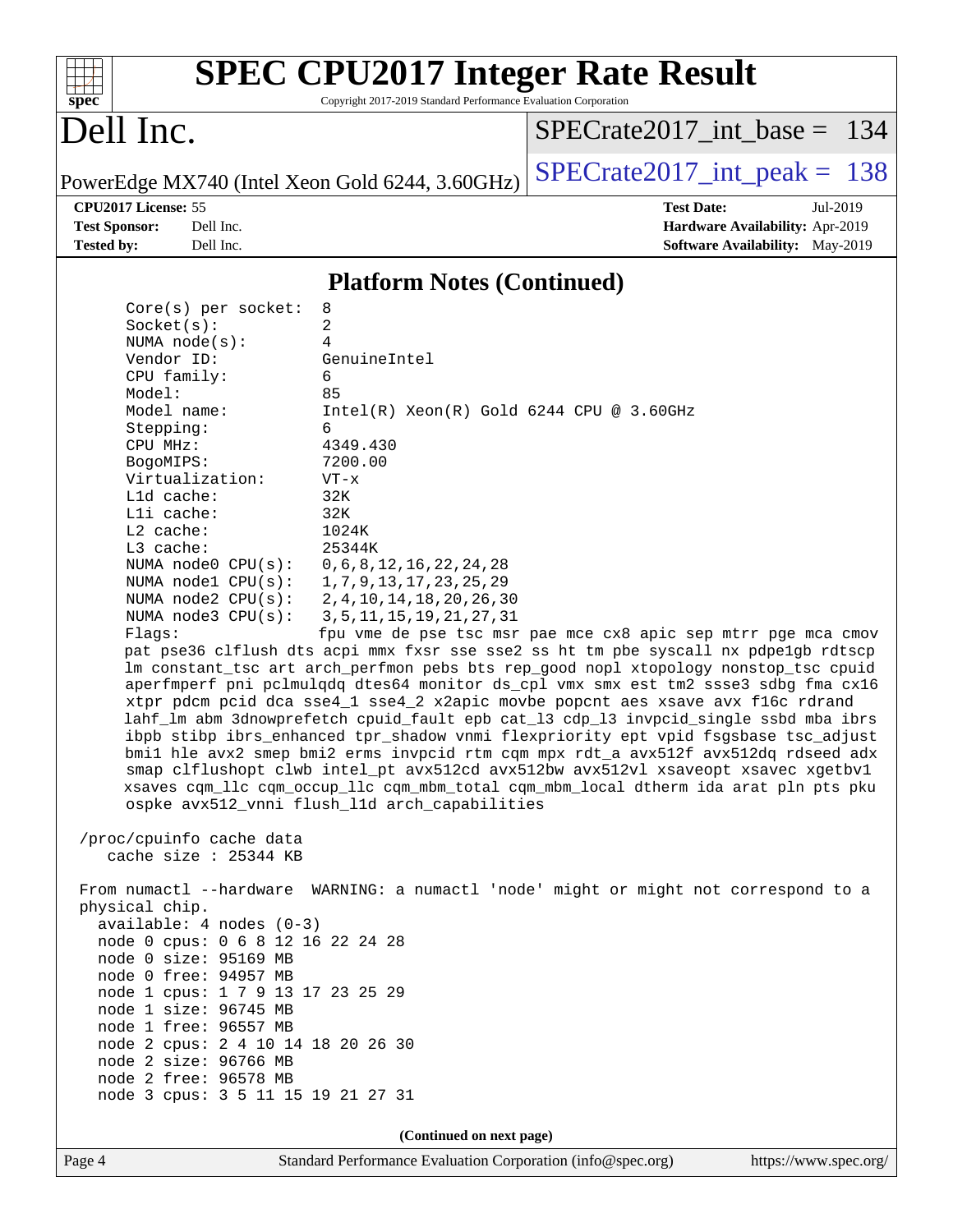| <b>SPEC CPU2017 Integer Rate Result</b><br>Copyright 2017-2019 Standard Performance Evaluation Corporation<br>spec <sup>®</sup>                                                                                                                                                                                                                                                                                                                                                                                                                                                                                                                                                                                                                                                                                                                                                                                                                                                                                                                                                                                                                                                                                                                                                                                                                                       |                                                                  |
|-----------------------------------------------------------------------------------------------------------------------------------------------------------------------------------------------------------------------------------------------------------------------------------------------------------------------------------------------------------------------------------------------------------------------------------------------------------------------------------------------------------------------------------------------------------------------------------------------------------------------------------------------------------------------------------------------------------------------------------------------------------------------------------------------------------------------------------------------------------------------------------------------------------------------------------------------------------------------------------------------------------------------------------------------------------------------------------------------------------------------------------------------------------------------------------------------------------------------------------------------------------------------------------------------------------------------------------------------------------------------|------------------------------------------------------------------|
| Dell Inc.                                                                                                                                                                                                                                                                                                                                                                                                                                                                                                                                                                                                                                                                                                                                                                                                                                                                                                                                                                                                                                                                                                                                                                                                                                                                                                                                                             | $SPECrate2017\_int\_base = 134$                                  |
| PowerEdge MX740 (Intel Xeon Gold 6244, 3.60GHz)                                                                                                                                                                                                                                                                                                                                                                                                                                                                                                                                                                                                                                                                                                                                                                                                                                                                                                                                                                                                                                                                                                                                                                                                                                                                                                                       | $SPECrate2017\_int\_peak = 138$                                  |
| CPU2017 License: 55<br>Dell Inc.<br><b>Test Sponsor:</b>                                                                                                                                                                                                                                                                                                                                                                                                                                                                                                                                                                                                                                                                                                                                                                                                                                                                                                                                                                                                                                                                                                                                                                                                                                                                                                              | <b>Test Date:</b><br>Jul-2019<br>Hardware Availability: Apr-2019 |
| Dell Inc.<br><b>Tested by:</b>                                                                                                                                                                                                                                                                                                                                                                                                                                                                                                                                                                                                                                                                                                                                                                                                                                                                                                                                                                                                                                                                                                                                                                                                                                                                                                                                        | Software Availability: May-2019                                  |
| <b>Platform Notes (Continued)</b>                                                                                                                                                                                                                                                                                                                                                                                                                                                                                                                                                                                                                                                                                                                                                                                                                                                                                                                                                                                                                                                                                                                                                                                                                                                                                                                                     |                                                                  |
| node 3 size: 96765 MB<br>node 3 free: 96481 MB<br>node distances:<br>node<br>$\overline{1}$<br>$\overline{0}$<br>2<br>3<br>0:<br>10<br>11<br>21<br>21<br>1:<br>21<br>10<br>21 11<br>2:<br>11<br>21<br>10<br>21<br>3:<br>21<br>11<br>21<br>10<br>From /proc/meminfo<br>MemTotal:<br>394698232 kB<br>0<br>HugePages_Total:<br>Hugepagesize:<br>2048 kB<br>/usr/bin/lsb_release -d<br>Ubuntu 18.04.2 LTS<br>From /etc/*release* /etc/*version*<br>debian_version: buster/sid<br>os-release:<br>NAME="Ubuntu"<br>VERSION="18.04.2 LTS (Bionic Beaver)"<br>ID=ubuntu<br>ID LIKE=debian<br>PRETTY_NAME="Ubuntu 18.04.2 LTS"<br>VERSION ID="18.04"<br>HOME_URL="https://www.ubuntu.com/"<br>SUPPORT_URL="https://help.ubuntu.com/"<br>uname $-a$ :<br>Linux intel-sut 4.15.0-47-generic #50-Ubuntu SMP Wed Mar 13 10:44:52 UTC 2019 x86_64<br>x86 64 x86 64 GNU/Linux<br>Kernel self-reported vulnerability status:<br>CVE-2017-5754 (Meltdown):<br>Not affected<br>CVE-2017-5753 (Spectre variant 1): Mitigation: __user pointer sanitization<br>CVE-2017-5715 (Spectre variant 2): Mitigation: Enhanced IBRS, IBPB<br>run-level 5 Jul 2 18:28<br>SPEC is set to: /home/cpu2017<br>Type Size Used Avail Use% Mounted on<br>Filesystem<br>/dev/sda2<br>ext4 439G<br>43G 374G 11% /<br>Additional information from dmidecode follows. WARNING: Use caution when you interpret |                                                                  |
| this section. The 'dmidecode' program reads system data which is "intended to allow                                                                                                                                                                                                                                                                                                                                                                                                                                                                                                                                                                                                                                                                                                                                                                                                                                                                                                                                                                                                                                                                                                                                                                                                                                                                                   |                                                                  |
| (Continued on next page)                                                                                                                                                                                                                                                                                                                                                                                                                                                                                                                                                                                                                                                                                                                                                                                                                                                                                                                                                                                                                                                                                                                                                                                                                                                                                                                                              |                                                                  |
| Page 5<br>Standard Performance Evaluation Corporation (info@spec.org)                                                                                                                                                                                                                                                                                                                                                                                                                                                                                                                                                                                                                                                                                                                                                                                                                                                                                                                                                                                                                                                                                                                                                                                                                                                                                                 | https://www.spec.org/                                            |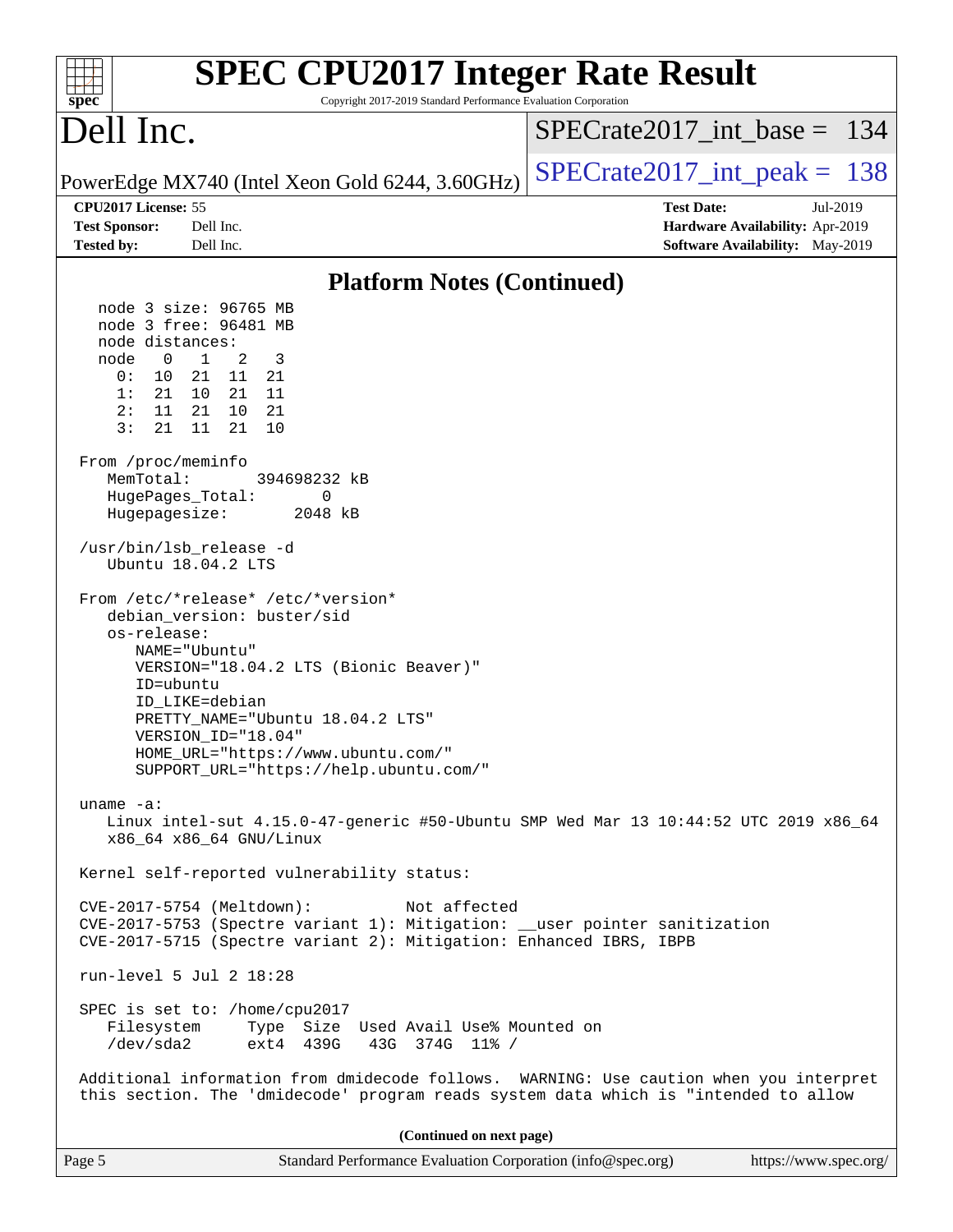

Copyright 2017-2019 Standard Performance Evaluation Corporation

## Dell Inc.

[SPECrate2017\\_int\\_base =](http://www.spec.org/auto/cpu2017/Docs/result-fields.html#SPECrate2017intbase) 134

**[Tested by:](http://www.spec.org/auto/cpu2017/Docs/result-fields.html#Testedby)** Dell Inc. **[Software Availability:](http://www.spec.org/auto/cpu2017/Docs/result-fields.html#SoftwareAvailability)** May-2019

PowerEdge MX740 (Intel Xeon Gold 6244, 3.60GHz)  $\left|$  [SPECrate2017\\_int\\_peak =](http://www.spec.org/auto/cpu2017/Docs/result-fields.html#SPECrate2017intpeak) 138

**[CPU2017 License:](http://www.spec.org/auto/cpu2017/Docs/result-fields.html#CPU2017License)** 55 **[Test Date:](http://www.spec.org/auto/cpu2017/Docs/result-fields.html#TestDate)** Jul-2019 **[Test Sponsor:](http://www.spec.org/auto/cpu2017/Docs/result-fields.html#TestSponsor)** Dell Inc. **[Hardware Availability:](http://www.spec.org/auto/cpu2017/Docs/result-fields.html#HardwareAvailability)** Apr-2019

### **[Platform Notes \(Continued\)](http://www.spec.org/auto/cpu2017/Docs/result-fields.html#PlatformNotes)**

 hardware to be accurately determined", but the intent may not be met, as there are frequent changes to hardware, firmware, and the "DMTF SMBIOS" standard. BIOS Dell Inc. 2.1.6 03/04/2019 Memory: 9x 00AD00B300AD HMA84GR7CJR4N-WM 32 GB 2 rank 2933 3x 00AD069D00AD HMA84GR7CJR4N-WM 32 GB 2 rank 2933 4x Not Specified Not Specified

(End of data from sysinfo program)

### **[Compiler Version Notes](http://www.spec.org/auto/cpu2017/Docs/result-fields.html#CompilerVersionNotes)**

| $CC = 502 \cdot \text{gcc}_r(\text{peak})$                                                                                                                                       |                       |
|----------------------------------------------------------------------------------------------------------------------------------------------------------------------------------|-----------------------|
| Intel(R) C Intel(R) 64 Compiler for applications running on $IA-32$ , Version<br>19.0.4.227 Build 20190416                                                                       |                       |
| Copyright (C) 1985-2019 Intel Corporation. All rights reserved.<br>______________________________________                                                                        |                       |
| CC 500.perlbench_r(base) 502.gcc_r(base) 505.mcf_r(base, peak)<br>525.x264_r(base, peak) 557.xz_r(base, peak)                                                                    |                       |
| Intel(R) C Intel(R) 64 Compiler for applications running on Intel(R) 64,<br>Version 19.0.4.227 Build 20190416<br>Copyright (C) 1985-2019 Intel Corporation. All rights reserved. |                       |
| $500. perlbench_r (peak)$<br>CC                                                                                                                                                  |                       |
| Intel(R) C Intel(R) 64 Compiler for applications running on Intel(R) 64,<br>Version 19.0.4.227 Build 20190416<br>Copyright (C) 1985-2019 Intel Corporation. All rights reserved. |                       |
| CXXC 523.xalancbmk_r(peak)                                                                                                                                                       |                       |
| Intel(R) C++ Intel(R) 64 Compiler for applications running on IA-32, Version<br>19.0.4.227 Build 20190416<br>Copyright (C) 1985-2019 Intel Corporation. All rights reserved.     |                       |
| (Continued on next page)                                                                                                                                                         |                       |
| Standard Performance Evaluation Corporation (info@spec.org)<br>Page 6                                                                                                            | https://www.spec.org/ |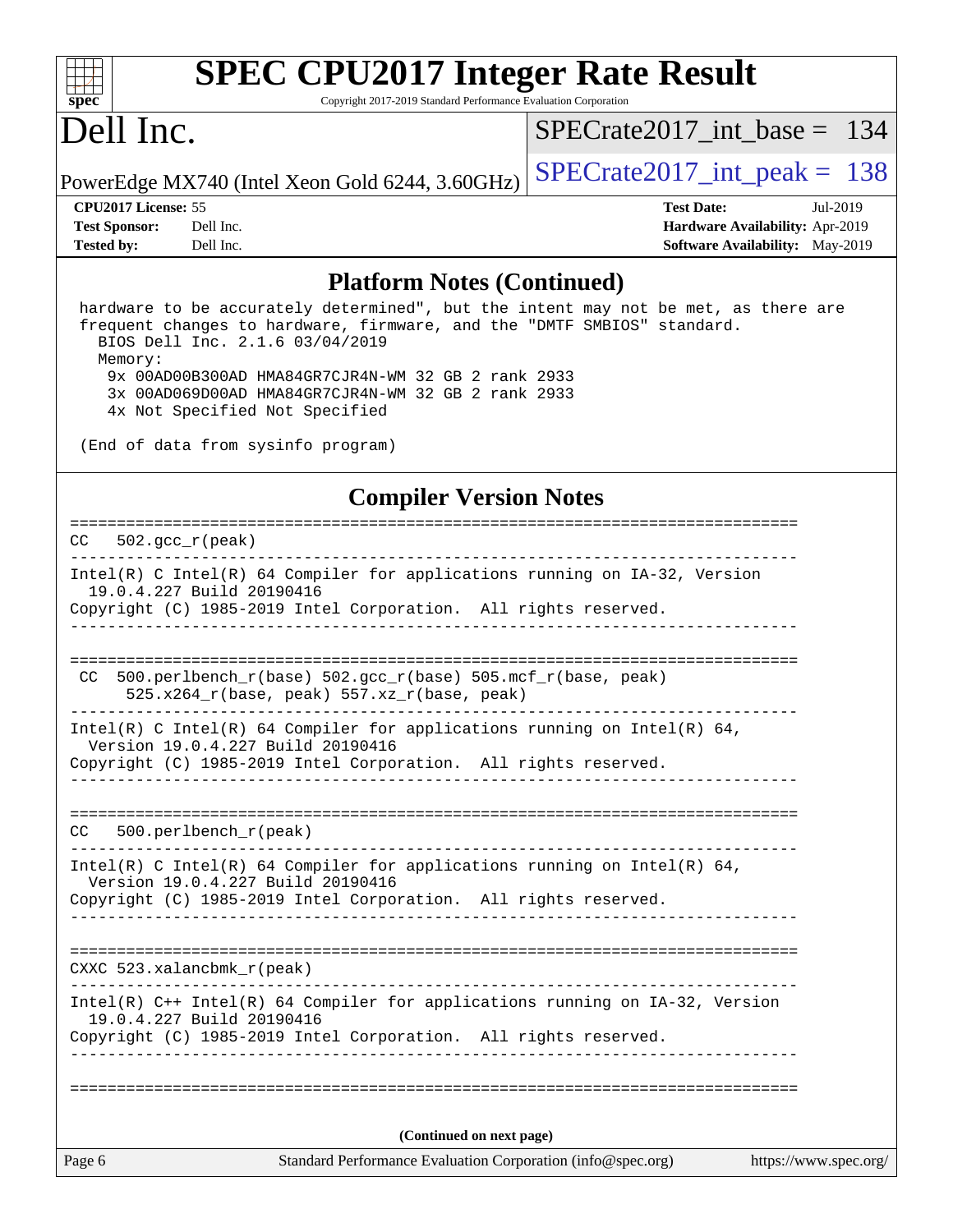

Copyright 2017-2019 Standard Performance Evaluation Corporation

## Dell Inc.

[SPECrate2017\\_int\\_base =](http://www.spec.org/auto/cpu2017/Docs/result-fields.html#SPECrate2017intbase) 134

PowerEdge MX740 (Intel Xeon Gold 6244, 3.60GHz)  $\left|$  [SPECrate2017\\_int\\_peak =](http://www.spec.org/auto/cpu2017/Docs/result-fields.html#SPECrate2017intpeak) 138

**[CPU2017 License:](http://www.spec.org/auto/cpu2017/Docs/result-fields.html#CPU2017License)** 55 **[Test Date:](http://www.spec.org/auto/cpu2017/Docs/result-fields.html#TestDate)** Jul-2019 **[Test Sponsor:](http://www.spec.org/auto/cpu2017/Docs/result-fields.html#TestSponsor)** Dell Inc. **[Hardware Availability:](http://www.spec.org/auto/cpu2017/Docs/result-fields.html#HardwareAvailability)** Apr-2019 **[Tested by:](http://www.spec.org/auto/cpu2017/Docs/result-fields.html#Testedby)** Dell Inc. **[Software Availability:](http://www.spec.org/auto/cpu2017/Docs/result-fields.html#SoftwareAvailability)** May-2019

### **[Compiler Version Notes \(Continued\)](http://www.spec.org/auto/cpu2017/Docs/result-fields.html#CompilerVersionNotes)**

| CXXC 520.omnetpp $r(base, peak)$ 523.xalancbmk $r(base)$ 531.deepsjeng $r(base)$ ,<br>peak) 541. leela r(base, peak)                                                                   |  |  |  |  |
|----------------------------------------------------------------------------------------------------------------------------------------------------------------------------------------|--|--|--|--|
| Intel(R) $C++$ Intel(R) 64 Compiler for applications running on Intel(R) 64,<br>Version 19.0.4.227 Build 20190416                                                                      |  |  |  |  |
| Copyright (C) 1985-2019 Intel Corporation. All rights reserved.                                                                                                                        |  |  |  |  |
|                                                                                                                                                                                        |  |  |  |  |
| FC 548.exchange2_r(base, peak)                                                                                                                                                         |  |  |  |  |
| Intel(R) Fortran Intel(R) 64 Compiler for applications running on Intel(R)<br>64, Version 19.0.4.227 Build 20190416<br>Copyright (C) 1985-2019 Intel Corporation. All rights reserved. |  |  |  |  |

------------------------------------------------------------------------------

## **[Base Compiler Invocation](http://www.spec.org/auto/cpu2017/Docs/result-fields.html#BaseCompilerInvocation)**

[C benchmarks](http://www.spec.org/auto/cpu2017/Docs/result-fields.html#Cbenchmarks): [icc -m64 -std=c11](http://www.spec.org/cpu2017/results/res2019q3/cpu2017-20190722-16252.flags.html#user_CCbase_intel_icc_64bit_c11_33ee0cdaae7deeeab2a9725423ba97205ce30f63b9926c2519791662299b76a0318f32ddfffdc46587804de3178b4f9328c46fa7c2b0cd779d7a61945c91cd35)

[C++ benchmarks:](http://www.spec.org/auto/cpu2017/Docs/result-fields.html#CXXbenchmarks) [icpc -m64](http://www.spec.org/cpu2017/results/res2019q3/cpu2017-20190722-16252.flags.html#user_CXXbase_intel_icpc_64bit_4ecb2543ae3f1412ef961e0650ca070fec7b7afdcd6ed48761b84423119d1bf6bdf5cad15b44d48e7256388bc77273b966e5eb805aefd121eb22e9299b2ec9d9)

[Fortran benchmarks](http://www.spec.org/auto/cpu2017/Docs/result-fields.html#Fortranbenchmarks): [ifort -m64](http://www.spec.org/cpu2017/results/res2019q3/cpu2017-20190722-16252.flags.html#user_FCbase_intel_ifort_64bit_24f2bb282fbaeffd6157abe4f878425411749daecae9a33200eee2bee2fe76f3b89351d69a8130dd5949958ce389cf37ff59a95e7a40d588e8d3a57e0c3fd751)

## **[Base Portability Flags](http://www.spec.org/auto/cpu2017/Docs/result-fields.html#BasePortabilityFlags)**

 500.perlbench\_r: [-DSPEC\\_LP64](http://www.spec.org/cpu2017/results/res2019q3/cpu2017-20190722-16252.flags.html#b500.perlbench_r_basePORTABILITY_DSPEC_LP64) [-DSPEC\\_LINUX\\_X64](http://www.spec.org/cpu2017/results/res2019q3/cpu2017-20190722-16252.flags.html#b500.perlbench_r_baseCPORTABILITY_DSPEC_LINUX_X64) 502.gcc\_r: [-DSPEC\\_LP64](http://www.spec.org/cpu2017/results/res2019q3/cpu2017-20190722-16252.flags.html#suite_basePORTABILITY502_gcc_r_DSPEC_LP64) 505.mcf\_r: [-DSPEC\\_LP64](http://www.spec.org/cpu2017/results/res2019q3/cpu2017-20190722-16252.flags.html#suite_basePORTABILITY505_mcf_r_DSPEC_LP64) 520.omnetpp\_r: [-DSPEC\\_LP64](http://www.spec.org/cpu2017/results/res2019q3/cpu2017-20190722-16252.flags.html#suite_basePORTABILITY520_omnetpp_r_DSPEC_LP64) 523.xalancbmk\_r: [-DSPEC\\_LP64](http://www.spec.org/cpu2017/results/res2019q3/cpu2017-20190722-16252.flags.html#suite_basePORTABILITY523_xalancbmk_r_DSPEC_LP64) [-DSPEC\\_LINUX](http://www.spec.org/cpu2017/results/res2019q3/cpu2017-20190722-16252.flags.html#b523.xalancbmk_r_baseCXXPORTABILITY_DSPEC_LINUX) 525.x264\_r: [-DSPEC\\_LP64](http://www.spec.org/cpu2017/results/res2019q3/cpu2017-20190722-16252.flags.html#suite_basePORTABILITY525_x264_r_DSPEC_LP64) 531.deepsjeng\_r: [-DSPEC\\_LP64](http://www.spec.org/cpu2017/results/res2019q3/cpu2017-20190722-16252.flags.html#suite_basePORTABILITY531_deepsjeng_r_DSPEC_LP64) 541.leela\_r: [-DSPEC\\_LP64](http://www.spec.org/cpu2017/results/res2019q3/cpu2017-20190722-16252.flags.html#suite_basePORTABILITY541_leela_r_DSPEC_LP64) 548.exchange2\_r: [-DSPEC\\_LP64](http://www.spec.org/cpu2017/results/res2019q3/cpu2017-20190722-16252.flags.html#suite_basePORTABILITY548_exchange2_r_DSPEC_LP64) 557.xz\_r: [-DSPEC\\_LP64](http://www.spec.org/cpu2017/results/res2019q3/cpu2017-20190722-16252.flags.html#suite_basePORTABILITY557_xz_r_DSPEC_LP64)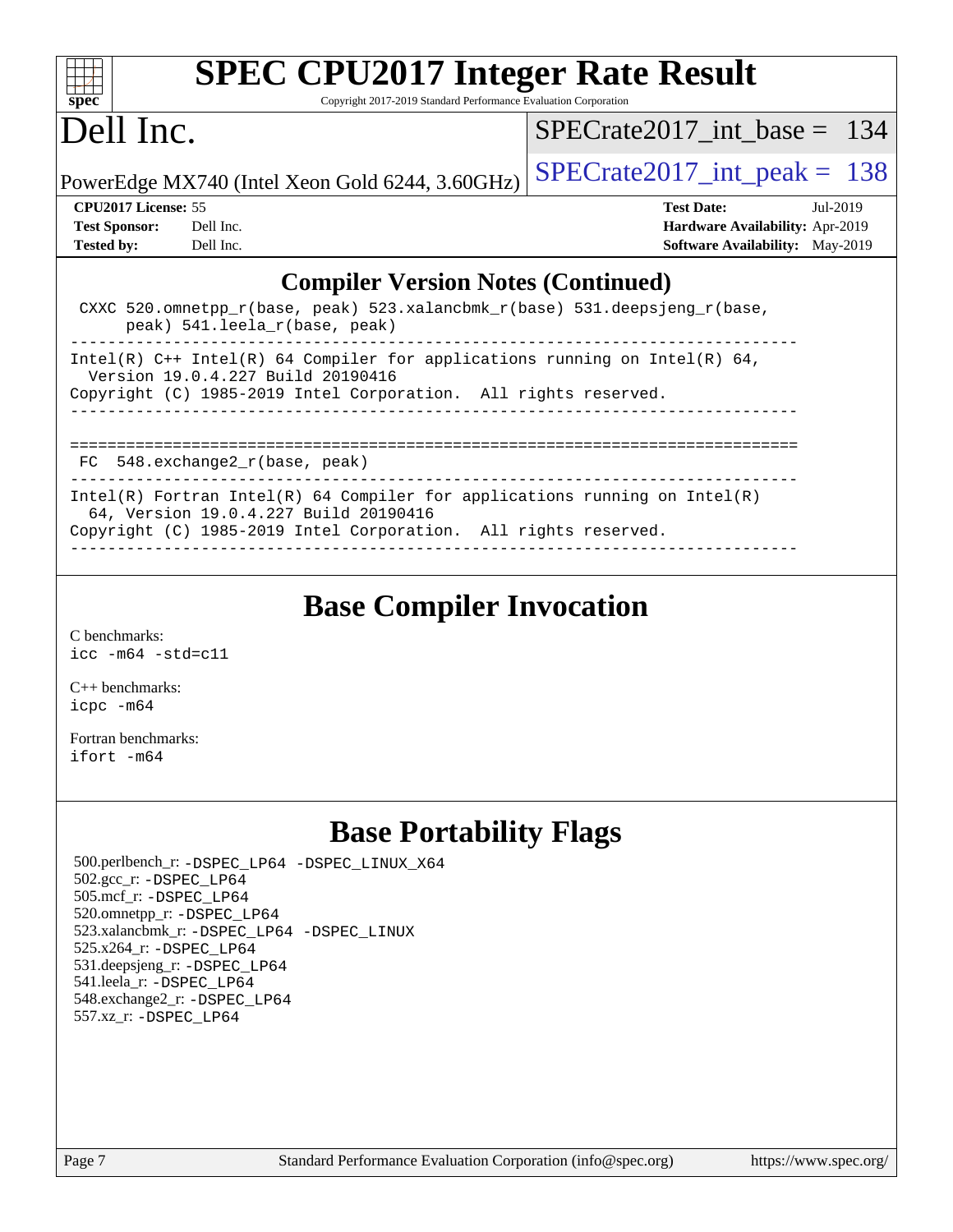| <b>SPEC CPU2017 Integer Rate Result</b><br>Copyright 2017-2019 Standard Performance Evaluation Corporation<br>spec <sup>®</sup>                                                                                                                                                                                                                                                                                                                          |                                                                                                     |
|----------------------------------------------------------------------------------------------------------------------------------------------------------------------------------------------------------------------------------------------------------------------------------------------------------------------------------------------------------------------------------------------------------------------------------------------------------|-----------------------------------------------------------------------------------------------------|
| Dell Inc.                                                                                                                                                                                                                                                                                                                                                                                                                                                | $SPECrate2017\_int\_base = 134$                                                                     |
| PowerEdge MX740 (Intel Xeon Gold 6244, 3.60GHz)                                                                                                                                                                                                                                                                                                                                                                                                          | $SPECrate2017\_int\_peak = 138$                                                                     |
| CPU2017 License: 55<br>Dell Inc.<br><b>Test Sponsor:</b><br><b>Tested by:</b><br>Dell Inc.                                                                                                                                                                                                                                                                                                                                                               | <b>Test Date:</b><br>Jul-2019<br>Hardware Availability: Apr-2019<br>Software Availability: May-2019 |
| <b>Base Optimization Flags</b>                                                                                                                                                                                                                                                                                                                                                                                                                           |                                                                                                     |
| C benchmarks:<br>-Wl,-z, muldefs -xCORE-AVX512 -ipo -03 -no-prec-div<br>-qopt-mem-layout-trans=4<br>-L/usr/local/IntelCompiler19/compilers_and_libraries_2019.4.227/linux/compiler/lib/intel64<br>-lqkmalloc<br>$C++$ benchmarks:                                                                                                                                                                                                                        |                                                                                                     |
| -Wl,-z, muldefs -xCORE-AVX512 -ipo -03 -no-prec-div<br>-qopt-mem-layout-trans=4<br>-L/usr/local/IntelCompiler19/compilers_and_libraries_2019.4.227/linux/compiler/lib/intel64<br>-lqkmalloc                                                                                                                                                                                                                                                              |                                                                                                     |
| Fortran benchmarks:<br>-Wl,-z, muldefs -xCORE-AVX512 -ipo -03 -no-prec-div<br>-qopt-mem-layout-trans=4 -nostandard-realloc-lhs -align array32byte<br>-L/usr/local/IntelCompiler19/compilers_and_libraries_2019.4.227/linux/compiler/lib/intel64<br>-lqkmalloc                                                                                                                                                                                            |                                                                                                     |
| <b>Peak Compiler Invocation</b><br>C benchmarks (except as noted below):<br>$\text{icc}$ -m64 -std=c11<br>502.gcc_r:icc -m32 -std=c11 -L/usr/local/IntelCompiler19/compilers_and_libraries_2019.4.227/linux/compiler/lib/ia32_lin<br>C++ benchmarks (except as noted below):<br>icpc -m64<br>523.xalancbmk_r: icpc -m32 -L/usr/local/IntelCompiler19/compilers_and_libraries_2019.4.227/linux/compiler/lib/ia32_lin<br>Fortran benchmarks:<br>ifort -m64 |                                                                                                     |
| <b>Peak Portability Flags</b><br>500.perlbench_r: -DSPEC_LP64 -DSPEC_LINUX_X64<br>502.gcc_r: -D_FILE_OFFSET_BITS=64<br>505.mcf_r: -DSPEC LP64<br>520.omnetpp_r: -DSPEC_LP64<br>523.xalancbmk_r: -D_FILE_OFFSET_BITS=64 -DSPEC_LINUX<br>525.x264_r: -DSPEC_LP64                                                                                                                                                                                           |                                                                                                     |
| (Continued on next page)                                                                                                                                                                                                                                                                                                                                                                                                                                 |                                                                                                     |
| Page 8<br>Standard Performance Evaluation Corporation (info@spec.org)                                                                                                                                                                                                                                                                                                                                                                                    | https://www.spec.org/                                                                               |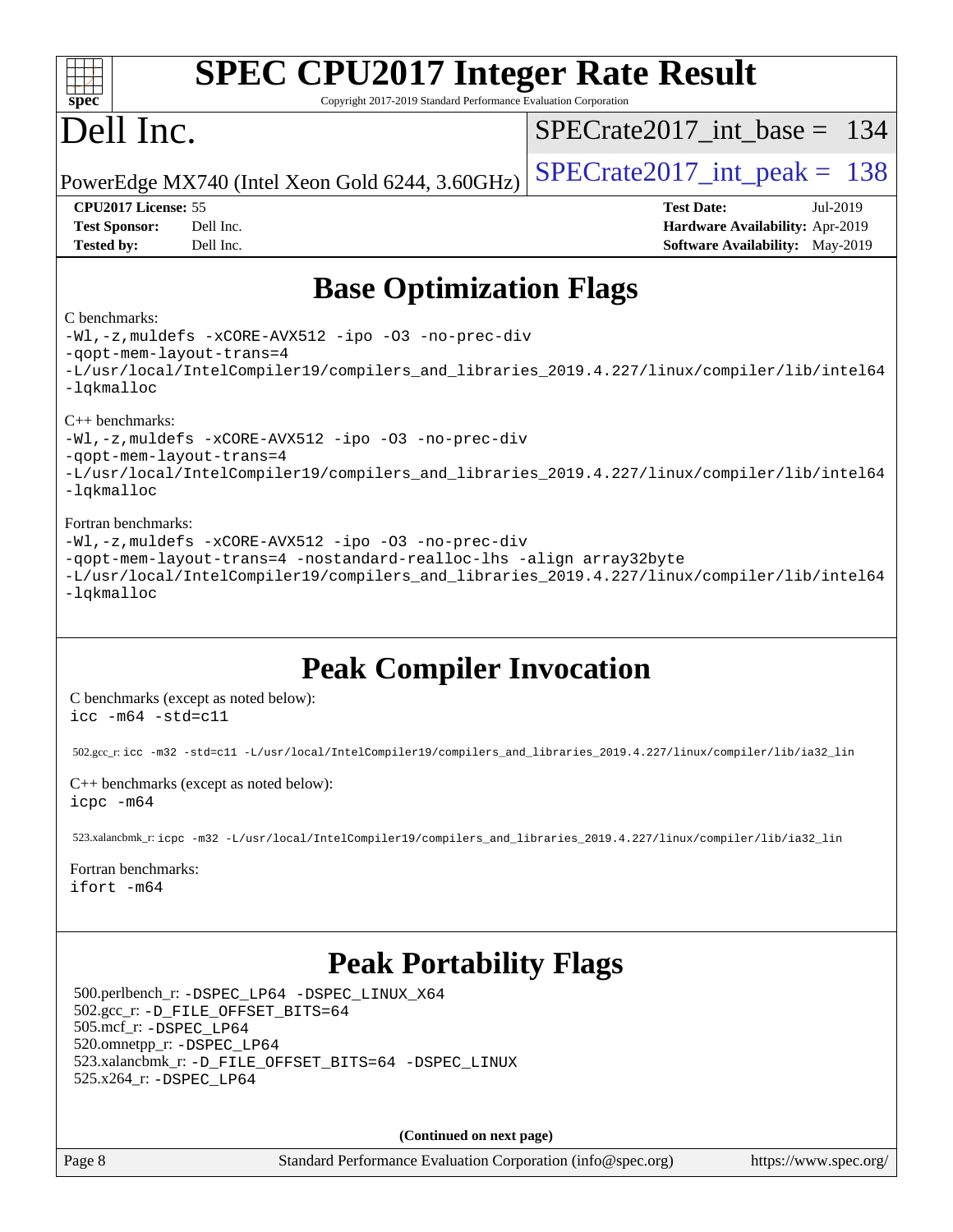### $+\ +$ **[spec](http://www.spec.org/)**

# **[SPEC CPU2017 Integer Rate Result](http://www.spec.org/auto/cpu2017/Docs/result-fields.html#SPECCPU2017IntegerRateResult)**

Copyright 2017-2019 Standard Performance Evaluation Corporation

# Dell Inc.

[SPECrate2017\\_int\\_base =](http://www.spec.org/auto/cpu2017/Docs/result-fields.html#SPECrate2017intbase) 134

PowerEdge MX740 (Intel Xeon Gold 6244, 3.60GHz)  $\left|$  [SPECrate2017\\_int\\_peak =](http://www.spec.org/auto/cpu2017/Docs/result-fields.html#SPECrate2017intpeak) 138

**[CPU2017 License:](http://www.spec.org/auto/cpu2017/Docs/result-fields.html#CPU2017License)** 55 **[Test Date:](http://www.spec.org/auto/cpu2017/Docs/result-fields.html#TestDate)** Jul-2019 **[Test Sponsor:](http://www.spec.org/auto/cpu2017/Docs/result-fields.html#TestSponsor)** Dell Inc. **[Hardware Availability:](http://www.spec.org/auto/cpu2017/Docs/result-fields.html#HardwareAvailability)** Apr-2019 **[Tested by:](http://www.spec.org/auto/cpu2017/Docs/result-fields.html#Testedby)** Dell Inc. **[Software Availability:](http://www.spec.org/auto/cpu2017/Docs/result-fields.html#SoftwareAvailability)** May-2019

## **[Peak Portability Flags \(Continued\)](http://www.spec.org/auto/cpu2017/Docs/result-fields.html#PeakPortabilityFlags)**

 531.deepsjeng\_r: [-DSPEC\\_LP64](http://www.spec.org/cpu2017/results/res2019q3/cpu2017-20190722-16252.flags.html#suite_peakPORTABILITY531_deepsjeng_r_DSPEC_LP64) 541.leela\_r: [-DSPEC\\_LP64](http://www.spec.org/cpu2017/results/res2019q3/cpu2017-20190722-16252.flags.html#suite_peakPORTABILITY541_leela_r_DSPEC_LP64) 548.exchange2\_r: [-DSPEC\\_LP64](http://www.spec.org/cpu2017/results/res2019q3/cpu2017-20190722-16252.flags.html#suite_peakPORTABILITY548_exchange2_r_DSPEC_LP64) 557.xz\_r: [-DSPEC\\_LP64](http://www.spec.org/cpu2017/results/res2019q3/cpu2017-20190722-16252.flags.html#suite_peakPORTABILITY557_xz_r_DSPEC_LP64)

## **[Peak Optimization Flags](http://www.spec.org/auto/cpu2017/Docs/result-fields.html#PeakOptimizationFlags)**

[C benchmarks](http://www.spec.org/auto/cpu2017/Docs/result-fields.html#Cbenchmarks):

```
(info@spec.org)https://www.spec.org/
  500.perlbench_r: -Wl,-z,muldefs -prof-gen(pass 1) -prof-use(pass 2) -ipo
-xCORE-AVX512 -O3 -no-prec-div -qopt-mem-layout-trans=4
-fno-strict-overflow
-L/usr/local/IntelCompiler19/compilers_and_libraries_2019.4.227/linux/compiler/lib/intel64
-lqkmalloc
  502.gcc_r: -Wl,-z,muldefs -prof-gen(pass 1) -prof-use(pass 2) -ipo
-xCORE-AVX512 -O3 -no-prec-div -qopt-mem-layout-trans=4
-L/usr/local/je5.0.1-32/lib -ljemalloc
  505.mcf_r: -Wl,-z,muldefs -xCORE-AVX512 -ipo -O3 -no-prec-div
-qopt-mem-layout-trans=4
-L/usr/local/IntelCompiler19/compilers_and_libraries_2019.4.227/linux/compiler/lib/intel64
-lqkmalloc
  525.x264_r: -Wl,-z,muldefs -xCORE-AVX512 -ipo -O3 -no-prec-div
-qopt-mem-layout-trans=4 -fno-alias
-L/usr/local/IntelCompiler19/compilers_and_libraries_2019.4.227/linux/compiler/lib/intel64
-lqkmalloc
  557.xz_r: Same as 505.mcf_r
C++ benchmarks: 
  520.omnetpp_r: -Wl,-z,muldefs -xCORE-AVX512 -ipo -O3 -no-prec-div
-qopt-mem-layout-trans=4
-L/usr/local/IntelCompiler19/compilers_and_libraries_2019.4.227/linux/compiler/lib/intel64
-lqkmalloc
  523.xalancbmk_r: -Wl,-z,muldefs -prof-gen(pass 1) -prof-use(pass 2) -ipo
-xCORE-AVX512 -O3 -no-prec-div -qopt-mem-layout-trans=4
-L/usr/local/je5.0.1-32/lib -ljemalloc
  531.deepsjeng_r: Same as 520.omnetpp_r
                                     (Continued on next page)
```